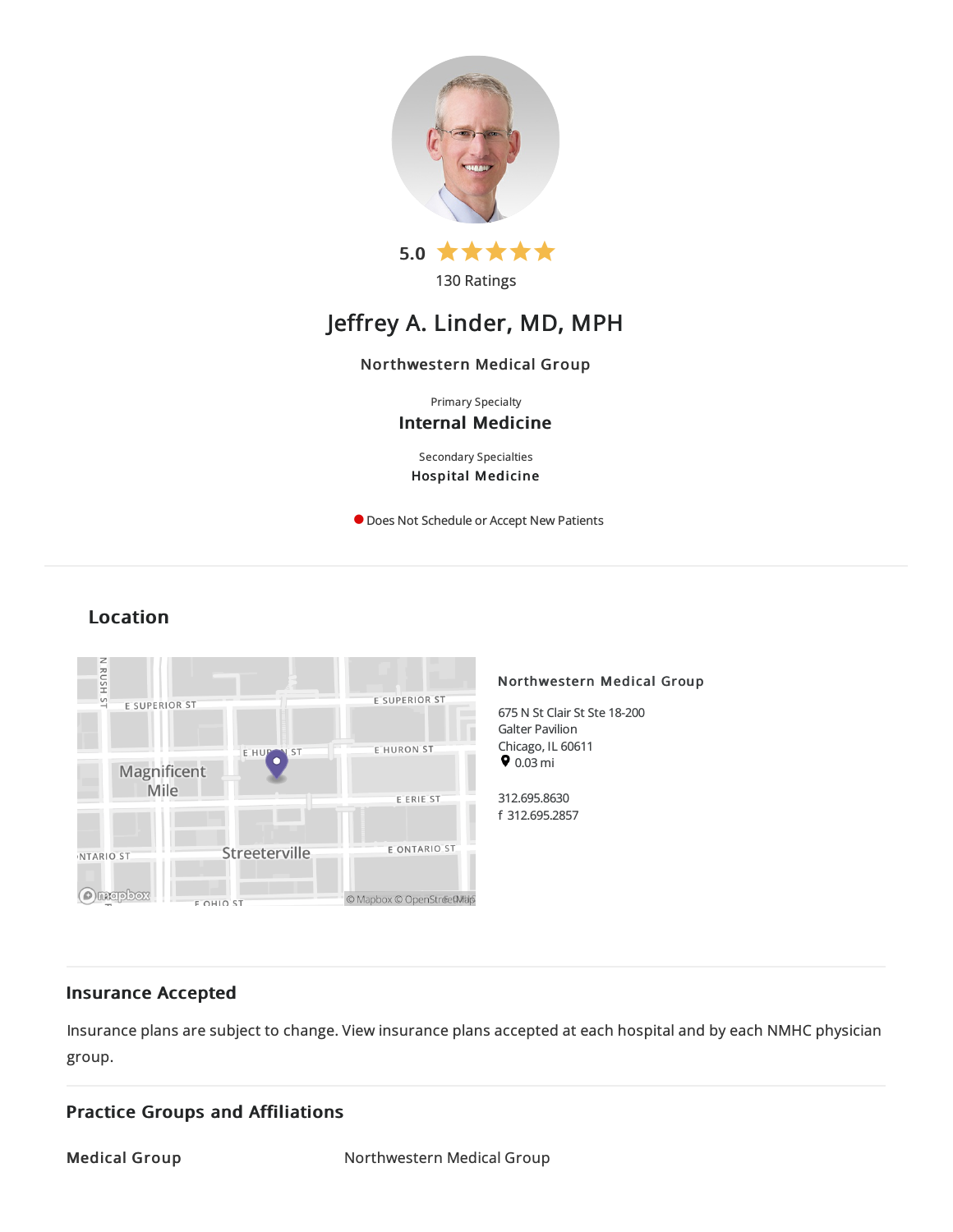| <b>Physician Category</b>  | Northwestern Medicine Physician Network                        |
|----------------------------|----------------------------------------------------------------|
| <b>On Medical Staff At</b> | Northwestern Memorial Hospital                                 |
| <b>Education</b>           |                                                                |
| <b>Medical Education</b>   | MD, Northwestern University Feinberg School of Medicine - 1997 |
| Residency                  | University of California (San Francisco) - 2000                |

# Board Certifications

American Board of Internal Medicine- Internal Medicine(Certified)

# Practice Focus Areas

Acute Respiratory Infections Adult Medicine Preventive Medicine Smoking Cessation

Chronic Disease Management Comprehensive Primary Care

# Ratings & Reviews

At Northwestern Medicine, our patient's feedback is important to us. While different care providers have their own unique strengths, we strive to be as transparent as possible with our quality of care. Read more

# Care Provider Ratings

Overall rating



Reviews From Patients 74 Reviews

**AUGUST 29 2021** 

Dr. Linder listens and explains things very clearly. Very friendly.

# AUGUST 29 2021

Dr. Linder is very knowledgeable and personable physician. He does a great of listening and always acts in the best interests of the his patient. Just a great doctor!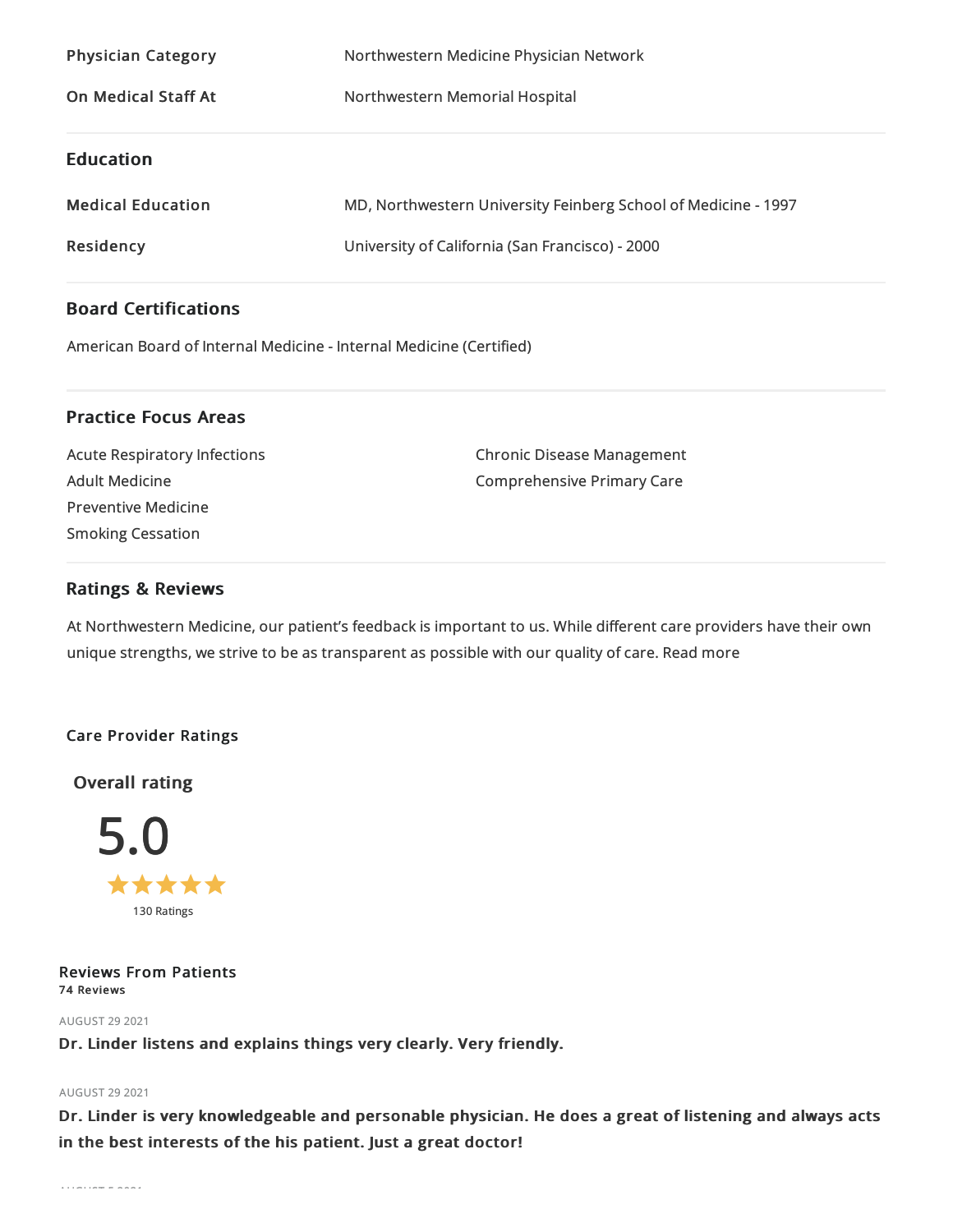#### AUGUST 52021

Expert care, good listening, thoughtful decisions and clear explanations.

# JULY 212021

# Give him an A+++

#### JULY 82021

I feel that Dr. Linder is totally dedicated to his profession.......

#### JULY 72021

VERY THUROUGH - STARTED AND FINISHED ON TIME - GOOD SUMMARY OF VISIT

#### JULY 22021

He is very informed, and was very helpful in going over issues that concerned me and possible solutions.

### JUNE 92021

DR. Linder is an excellent doctor he knows everything about his patience , he addresses everything and he listens and hears them !!!

#### JUNE 32021

He listened to concerns and took the time with evaluations

#### JUNE 32021

He is the bast. Explains everything, has a very nice manner.

#### MAY 27 2021

He's great! Astute, straightforward with a sense of humor. I trust his judgement

### MAY 192021

Simply put; Dr. Linder is the best! I feel very fortunate to have him as my MD.

#### MAY 162021

knowledgeable, efficient, good listener, clear instructions

### APRIL252021

Not my original pcp but very knowledgeable.

#### APRIL252021

Very thorough

#### APRIL72021

He listens and takes the time I need.

#### APRIL72021

No nonsense. Kind. Patient.

### **APRIL 5 2021**

I like Dr. Linder. He seems very committed and concerned with my health and wellbeing.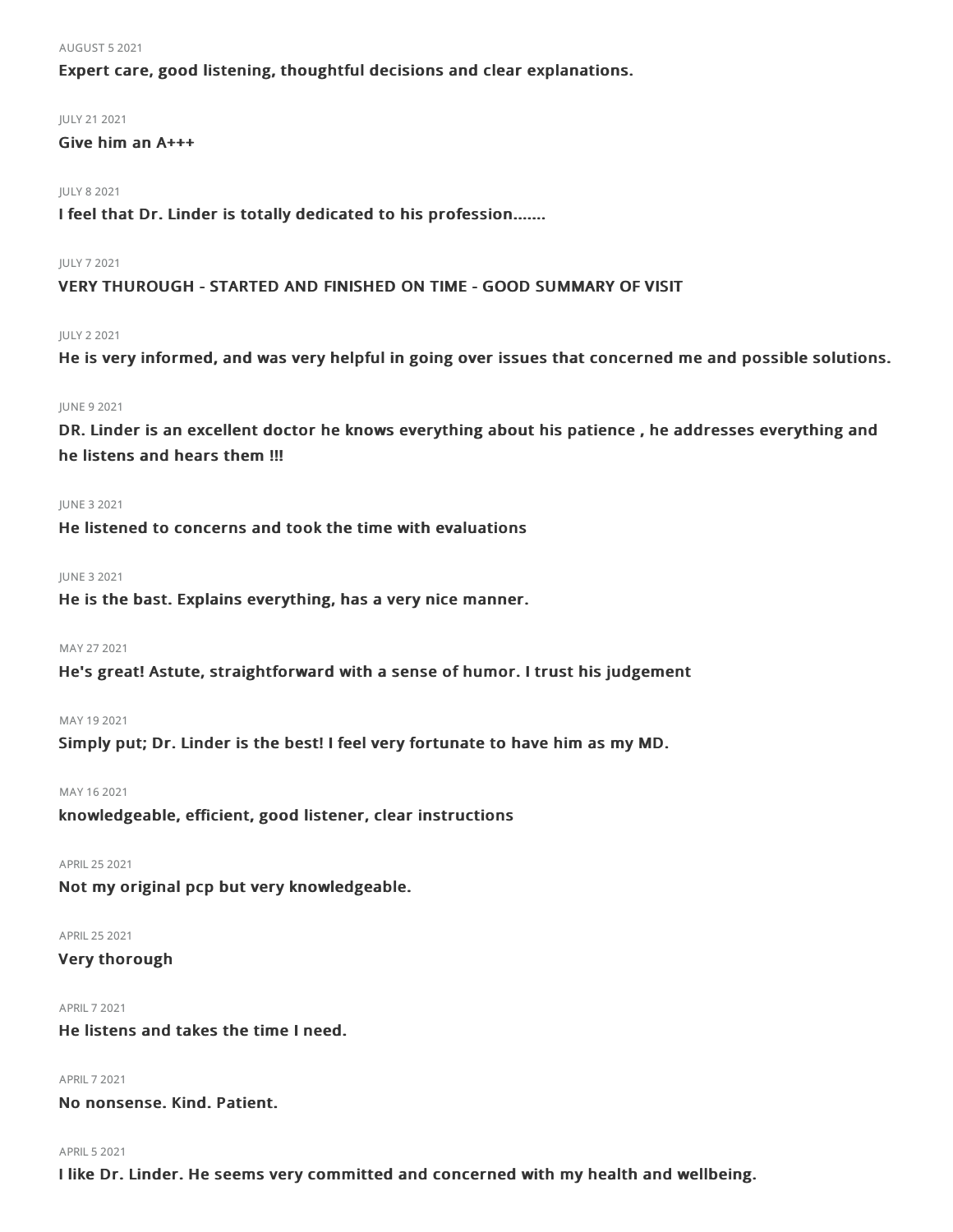### MARCH 21 2021

Dr. Linder is the best doctor I've ever had. He's smart, compassionate, a great listener and gets back to patients with test results very quickly. I feel cared for by him.

# MARCH 21 2021

He is an excellent doctor. He is very knowledgeable and he knows everything about his patients.

#### MARCH 72021

Well every professional he $\tilde{A}$ câ, $-\tilde{a}$ ,, $\zeta$ s pressed for time. Dr. Linder create a time in his schedule to see me in person. And I believe that in person visit was determinative in the successful treatment of my condition, which required an emergency room visit.

#### MARCH 72021

Dr Linder was attentive, reassuring and answered all of my questions. His recommended treatment is working.

#### FEBRUARY 42021

He was very professional clean and knowledgeable

JANUARY 252021

Excellent patient communication skills

JANUARY 24 2021

Thoughtful.Informed. Sounds like he actually cares.

JANUARY 162021

Dr Linder Is A Thorough Understanding Doctor, I Am Pleased With The Care I Recrive!

#### DECEMBER 30 2020

# A terrific physician!

DECEMBER 30 2020

Dr. Linder was very thorough and patient and explained my health concerns.

#### DECEMBER 21 2020

He took time with me for my annual check up and asked questions about my whole self not just my numbers.

#### DECEMBER 172020

He listens, uses good judgment, makes good decisions and communicates clearly.

DECEMBER 102020 Listened and helpful

DECEMBER 92020

Same thing very knowledgeble.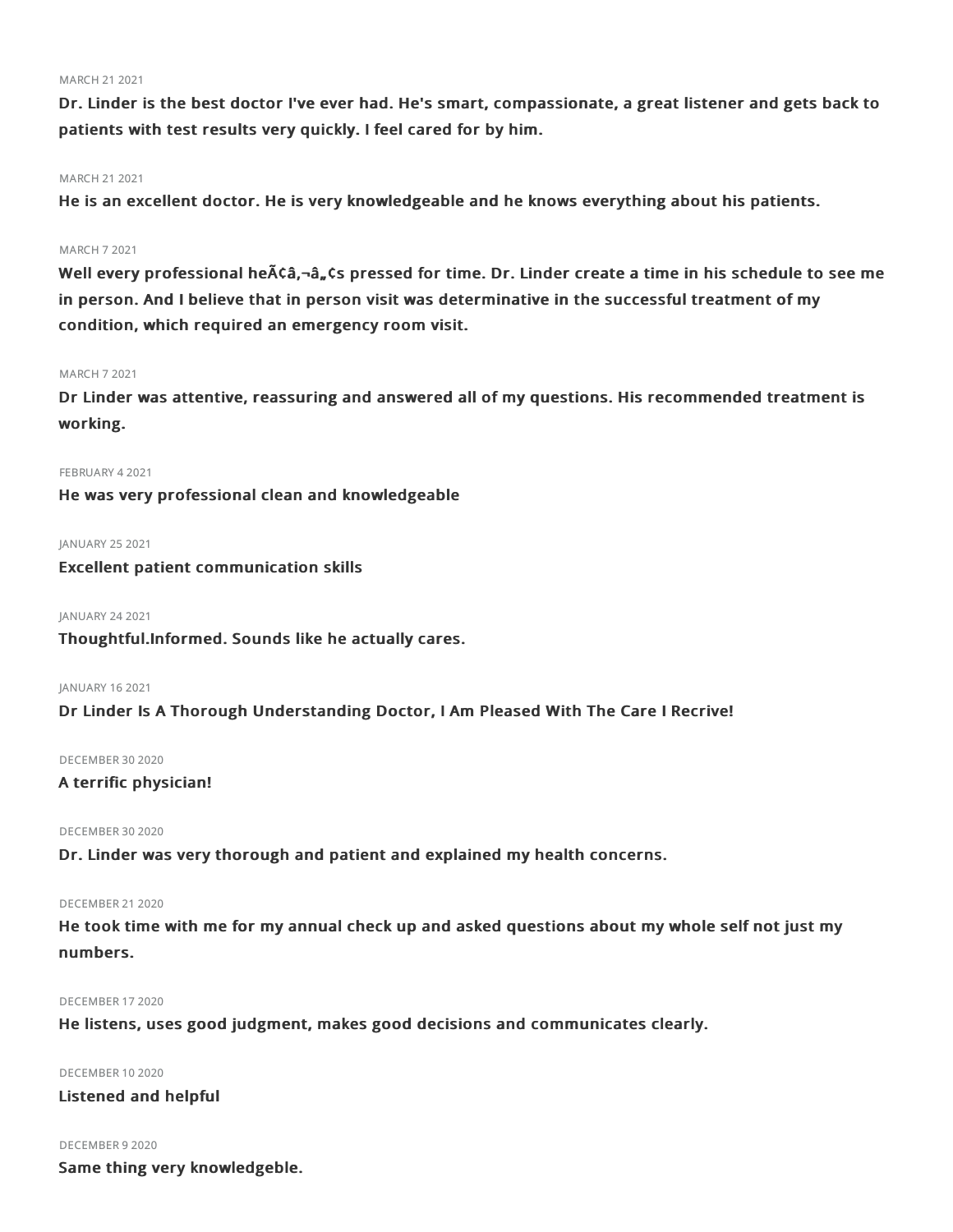#### **NOVEMBER 29 2020**

Dr. Linder is a great listener and he takes your experience into account in diagnosing your situation. It is really a great collaborative effort.

#### NOVEMBER 112020

Haven't met him eyeball to eyeball but I enyjoyed my conversation with him he earned my trust

#### NOVEMBER 112020

Everyone on the staff is pleasant and that's important when you are not feeling well

#### NOVEMBER 82020

Best primary care physician anywhere!

### NOVEMBER 82020

Thorough professional exam.

#### NOVEMBER 82020

Great 'Chairside' manner. Helpful, thorough explanations

### NOVEMBER 82020

Easy check in and professional, personable staff from entry to exit.

NOVEMBER 12020

# great doctor

NOVEMBER 12020

# great team

#### OCTOBER 252020

Dr. Linder helps me with all issues I bring to him. He is friendly and knowledgeable.

#### OCTOBER 252020

Check in was easy and quick. I did not have to wait long before being called in to see doctor. The nurse was friendly and gave me the first flu shot that did not hurt.

### OCTOBER 142020

He is the most responsive doctor I've ever had. He listens to all my concerns and effectively communicates about tests he would like to order " strategies for me to stay healthy. He's an excellent doctor!

#### OCTOBER 142020

Great doctor who gives full attention to all my medical concerns. All nurses and lab staff provide excellent care.

#### SEPTEMBER 30 2020

He Listens To The Patient, And And try's To Understand The Person!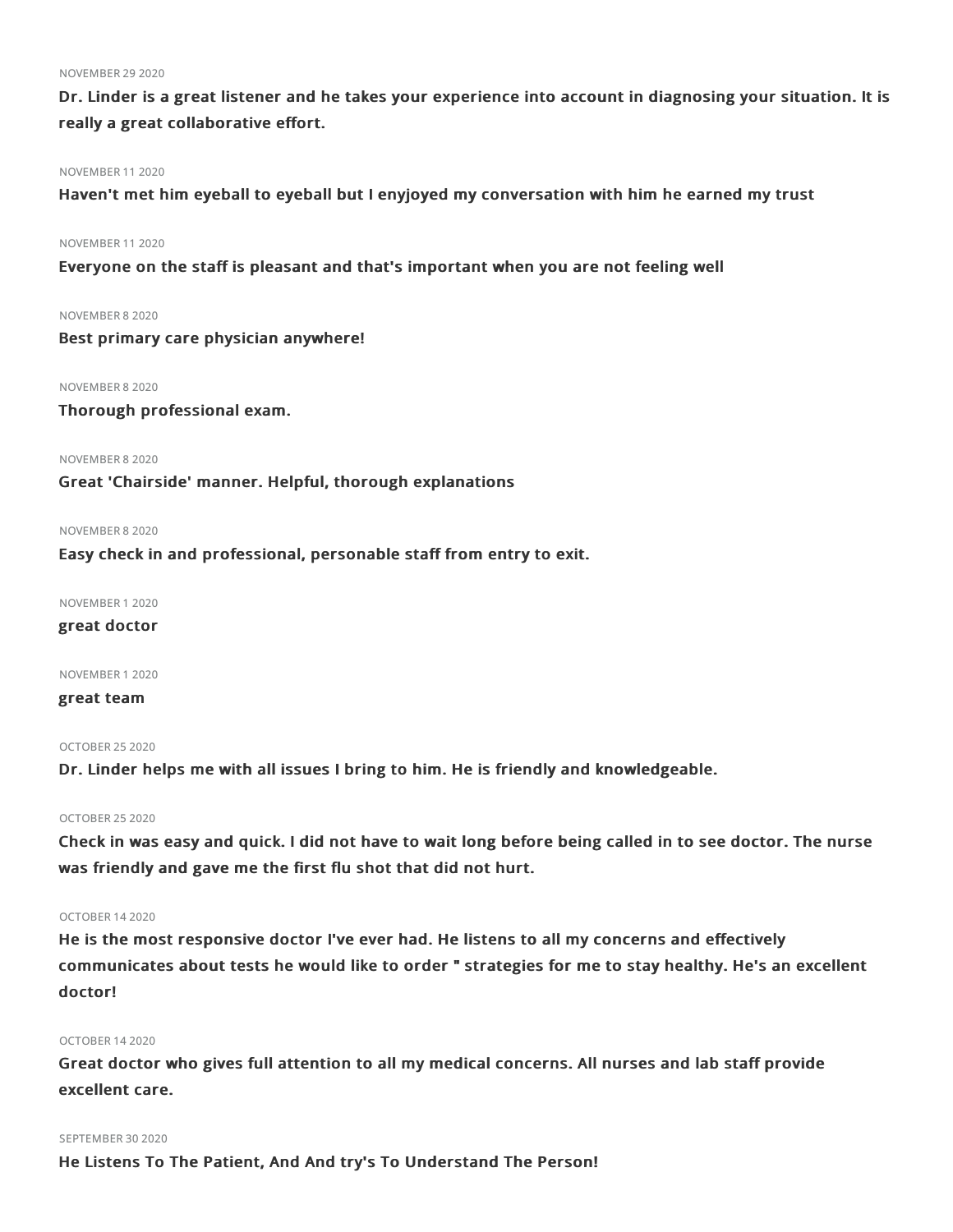#### SEPTEMBER 30 2020

Dr. Linder Was Very Professional, And Understanding, Because I Really Am Not Feeling Well, I Am Believing For Complete Healing For My Health! Thank You!

#### SEPTEMBER 17 2020

Very caring, competent and conservative. Trust him.

#### SEPTEMBER 17 2020

Very competent and caring. I trust their expertise.

#### SEPTEMBER 162020

He is kind and human treatment is appreciated - I am a physician anesthesiologist ( Emeritus from UofC) and believe in humanizing health care

#### SEPTEMBER 162020

No place can be perfect

# SEPTEMBER 16 2020

Thorough review of health issues, easy to understand explanations, kind and considerate concern for problems raised

#### SEPTEMBER 16 2020

Excellent physicians, friendly staff, prompt service

#### SEPTEMBER 132020

Dr Linder is a great physician but this time did not addythe new issues

### SEPTEMBER 9 2020

Great doctor who really addresses all of my questions, concerns, and health issues.

#### SEPTEMBER 82020

With Dr. J. Linder-Very nice and reasonably friendly. When I asked about what I had been told was a hernia, Dr. Linder said that he did not think so. He did not explain nor elaborate.Usually a 10, but slight miss today, so a 9. Thank you

#### SEPTEMBER 6 2020

Everyone, in particular Dr. Lindner is professional yet caring. They inspire great confidence.

#### AUGUST 262020

A follow up from E.R.

### AUGUST 162020

We had the good fortune to find him on the first try. Northwestern was fortunate that U of C didn't snap him up. He is a physician of the old school and we like him as a person as well.

#### AUGUST 122020

See comments above. He is a very good listener and has a nice sense of humor.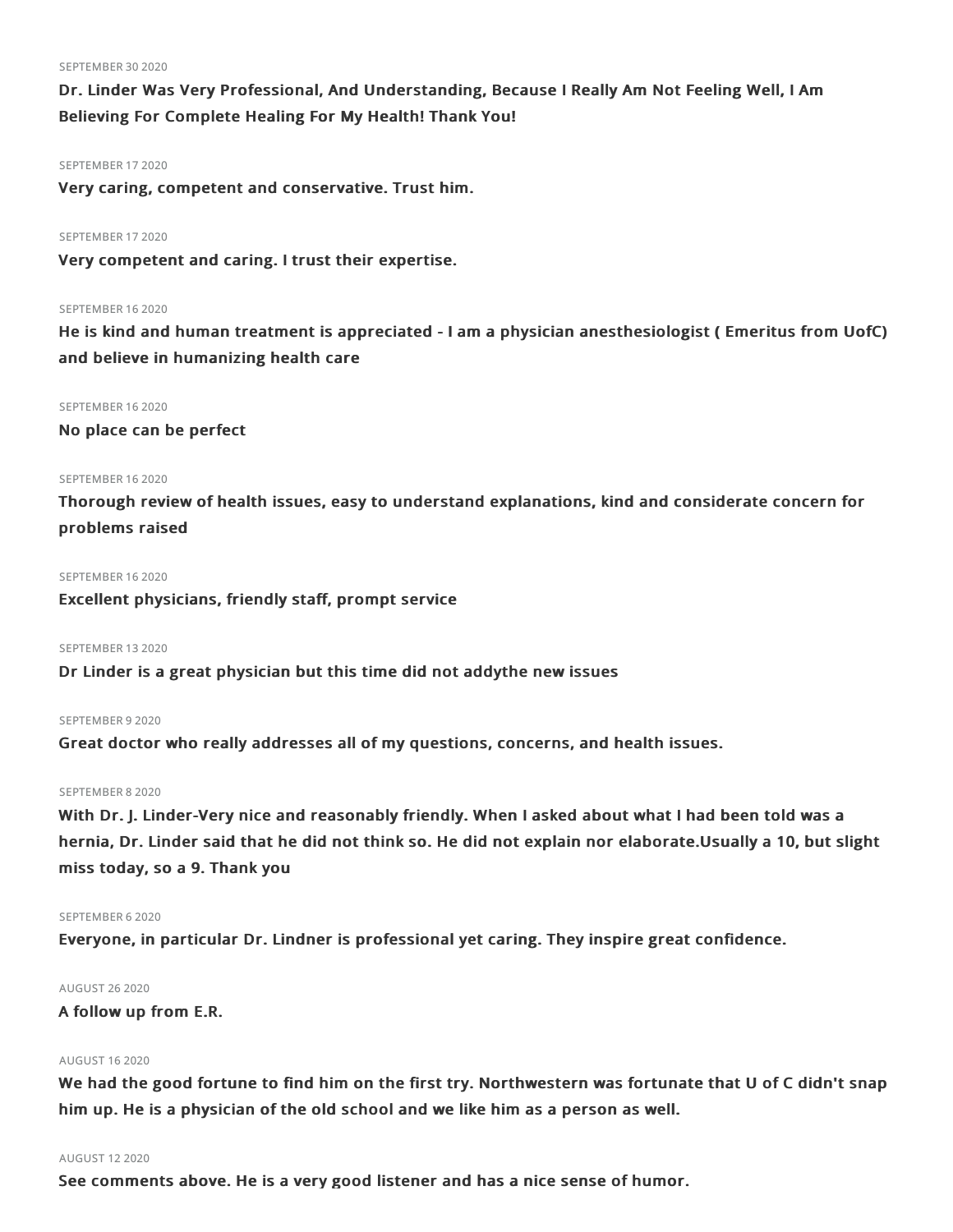Very attentive, thoughtful care, since I first seeing internists at NM in 2008. This was my first "telehealth" appointment, and it seemed a perfectly satisfactory substitute for an in-person occasion.

See comments above. He is a very good listener and has a nice sense of humor.

#### AUGUST 52020

I love him. He is a great doctor

#### AUGUST 22020

Because northwestern medicine .And doctors helped me alot .i love them' and thank you so much. Realy good hospital

#### JULY 29 2020

Dr. Linder always listens and at the end of an appointment I always have a concrete plan for what I need to do.

### JULY 292020

My doctors are amazing.

#### JULY 162020

Dr Linder does a great job and always talks thoroughly about any questions or concerns that I have

#### JULY 152020

Excellent Physician................Outstanding Gentleman.

### JUNE 242020

CLEAR & CONCISE RECOMMENDATIONS - EFFICIENT USE OF TIME DURING THE APPOINTMENT - VERY THOROUGH - PLEASNT PERSONALITY

#### JUNE 232020

Good at listening. Caring. Responds on MyNM quickly.

JUNE 212020

# Great MD!!!!

#### JUNE 142020

Dr. Linder is prepared for my visit and takes the time to hear all my concerns. He is an excellent communicator, and explains his recommendations in detail. I'm very pleased and lucky to have Dr. Linder to guide me in my medical experiences.

JUNE 112020

Happy with services provided

JUNE 102020 Personable, efficient, thorough.